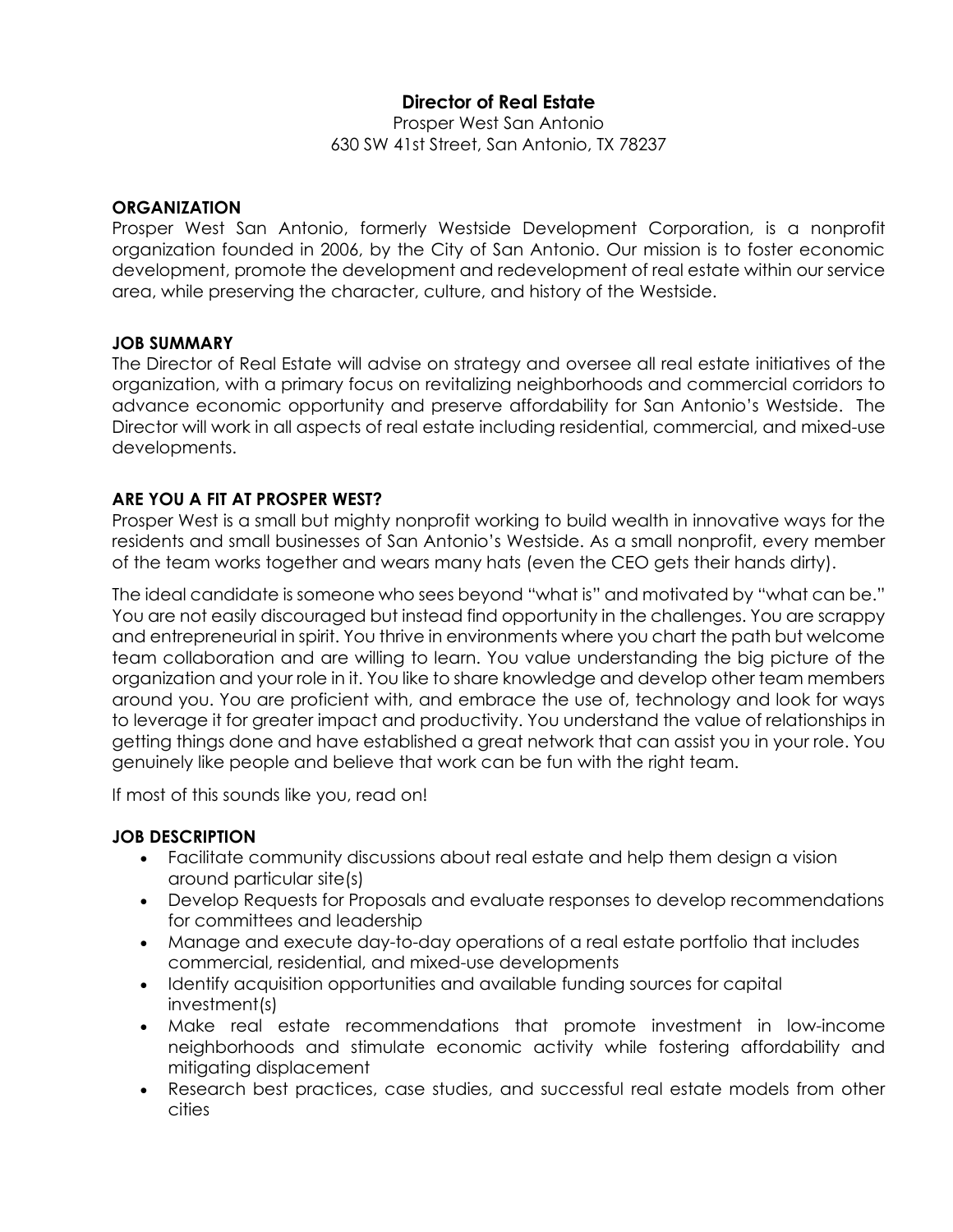## **JOB DESCRIPTION CONTINUED…**

- Prepare financial budgets, reports, and statements relating to real estate activities for awarded grants, City Council, Bexar County, Board of Directors, and other organizations, as needed
- Maintain a working knowledge of significant developments and trends in the field to stay compliant with all governmental regulations, policies, procedures, and regulations
- Coordinate with local government and legal counsel on any necessary real estate or legal matter
- Build and maintain positive and effective relationships with local and county government officials, partners, banks, investors, contractors, and others
- Facilitate reporting process with President and CEO to include cash flow forecasting, monthly performance with variance analysis, annual operating budget, and capital expenses
- Implement best practices, procedures, and standards that promote an effective work environment
- Oversee the negotiation of agreements, inspection(s), vendor contracts, and other documentation
- Oversee and manage contractors and vendors for effective service delivery and project completion
- Oversee and manage all aspects of real estate projects
- Prepare, document, and update all records, legal notices, contracts, reports, etc.
- Provide supervision and mentor team members to further develop competencies
- Participate in organizational programs and activities as required
- Represent the organization as necessary at meetings, hearings, public events, etc.

## **EDUCATION**

• Bachelor's Degree in Real Estate, Finance, Urban Planning, Public Administration, or Business Administration

## **SALARY**

• \$65,000 - \$90,000 (commensurate with experience and alignment with preferred qualifications)

## **PREFERRED QUALIFICATIONS**

- 5+ years of experience in real estate investing, asset management, affordable housing real estate development, and/or commercial property acquisition
- Experience with raising and structuring investment capital
- Ability to analyze complex data including proformas and financial models, perform sophisticated analysis, and make appropriate recommendations and decisions
- Ability to implement a method and/or organizational framework for working through all real estate requests
- Knowledge of the San Antonio real estate market
- Knowledge and experience in leveraging public programs for development projects including tax abatements, tax credits, and other local, state, and federal incentive programs
- Strong, proven financial and underwriting expertise
- Experience with Real Estate Investment Funds, Real Estate Debt Funds, or Real Estate Investment Trusts
- Experience with Microsoft Office or Google Suite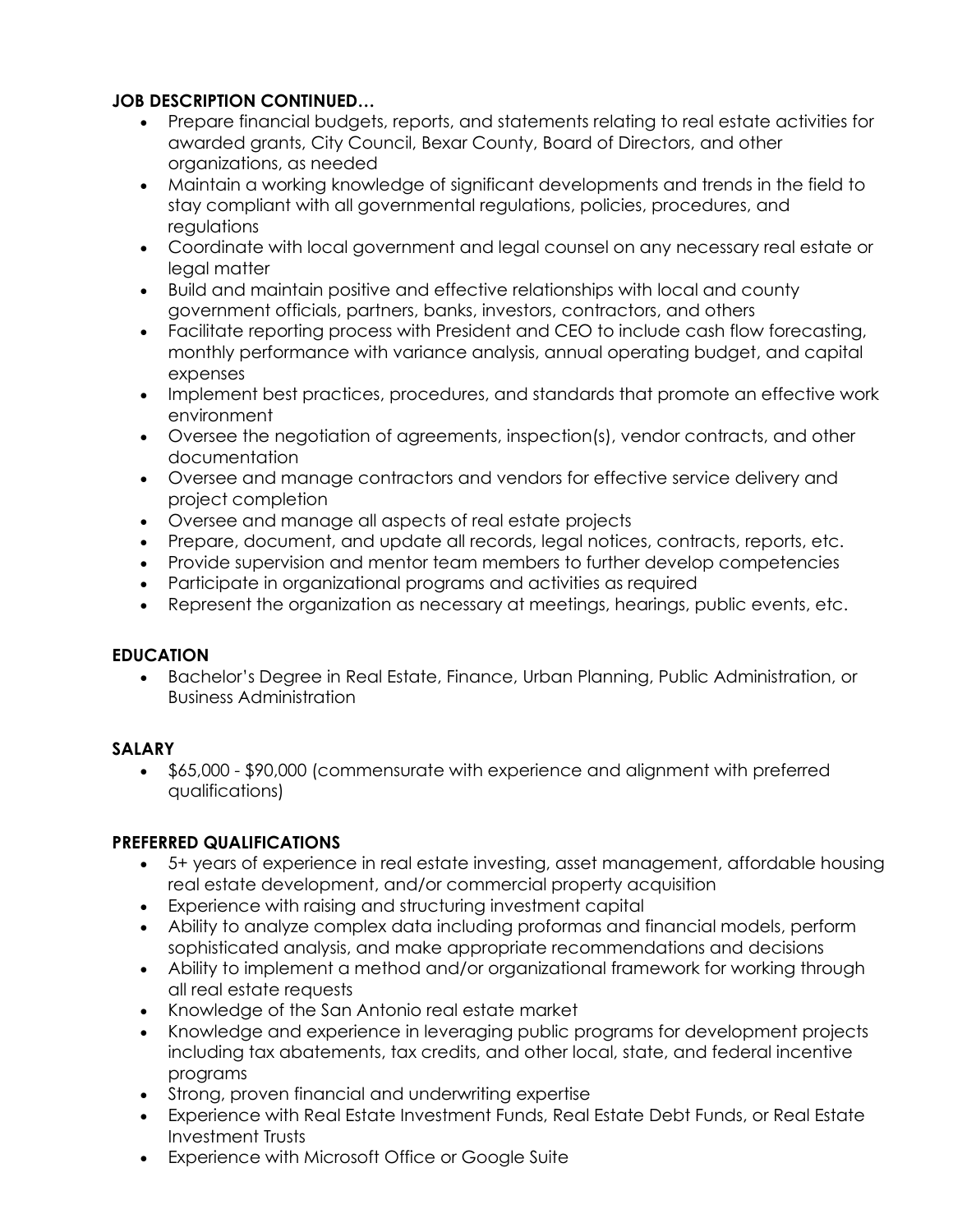#### **DESIRED SKILLS**

- Ability to manage multiple projects/properties simultaneously
- Strong attention to detail, time management, and organizational skills
- Communicates effectively with a variety of constituents including community, business leaders, donors, board members and partners
- Exceptional written, verbal and presentation skills
- Maintain confidential information obtained in the course of work
- Proficient in the use of technology including standard office and communication programs
- Demonstrate energy and enthusiasm for the mission of Prosper West San Antonio
- Bilingual in Spanish preferred

### **JOB TYPE**

• Full-time position

### **SCHEDULE:**

• Monday through Friday, 9 a.m. – 5 p.m. Occasional evening and weekend work may be required as job duties demand.

### **BENEFITS**

- Paid health, dental and vision benefits
- Paid time-off

## **COMPANY'S WEBSITE:**

• <http://www.prosperwestsa.org/>

#### **WORK ENVIRONMENT**

- Hybrid work environment from home and in-office
- Prosper West is located at 630 SW 41st Street, San Antonio, TX 78237
- Prosper West's service area is bordered on the East by I-35 and downtown; on the South by Highway 90; on the West by Acme Rd, Commerce St, and 36th St; and on the North by Bandera Rd, Fredericksburg Rd, and Cincinnati Rd. \*\*Please see map below\*\*

#### **COVID-19 PRECAUTION(S)**

- Remote interview process
- Personal protective equipment provided if necessary
- Sanitizing, disinfecting, and cleaning procedures in place

#### **APPLY**

Interested applicants should email resume, cover letter, and list of three references to info@prosperwestsa.org